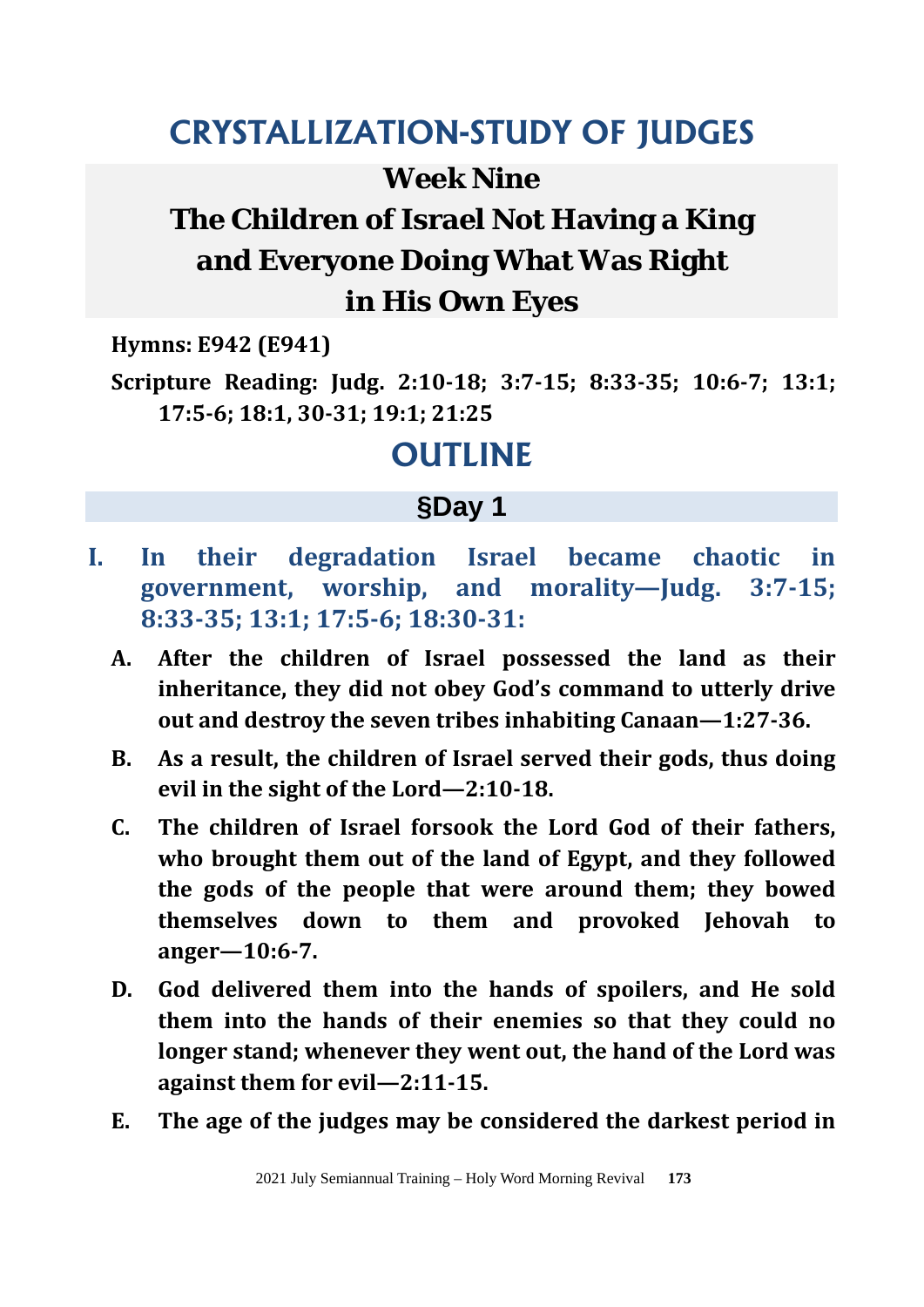**the history of Israel; it was also a period of tragedy.**

- **F. At that time, among the children of Israel there were rebellions against God, idolatry (chs. 17—18), infighting (ch. 9), hostility and controversy among the tribes (chs. 20—21), fornication (ch. 19), filthiness, brutal killings, and all manner of evil doing.**
- **II. "In those days there was no king in Israel; everyone did what was right in his own eyes"—21:25:**
	- **A. When the people of Israel said that there was no king among them, this meant that they had annulled God and His status and did not recognize God's kingship—17:6; 18:1; 19:1.**
	- **B. Although God's tabernacle was at Shiloh and the high priest had the Urim and Thummim, there was no government, no administration, in Israel because Israel had annulled God and His status as their King, and thus, there was no expression of God in Judges—18:31; Exo. 28:30, footnote 1.**

## **§Day 2**

- **C. Because there was no king in Israel during the time of the judges, the children of Israel did what was right in their own eyes, and as a result they became rotten and corrupted—Judg. 17:6; 18:1; 19:1; 21:25:** 
	- **1. Moses told the people of Israel that when they entered the good land, they should not do things that were right in their own eyes but not right in the eyes of God—Deut. 12:8-14.**
	- **2. Satan caused the people of Israel to do what was right in their own eyes, to be lawless and godless, and to cast off God's constraint; this is revealed in Judges 17—18; 19:1; and 21:25.**
	- **3. Christians today often say that to them a certain thing is right or wrong; to live in this way is to do what is right in our own eyes.**
	- **4. It is dreadful for us to do what is right in our own eyes; we must do what is right in the eyes of God—Deut. 12:8.**
- **D. When there was no king in Israel, there was no authority, and the people just did what they pleased; this is exactly the state of**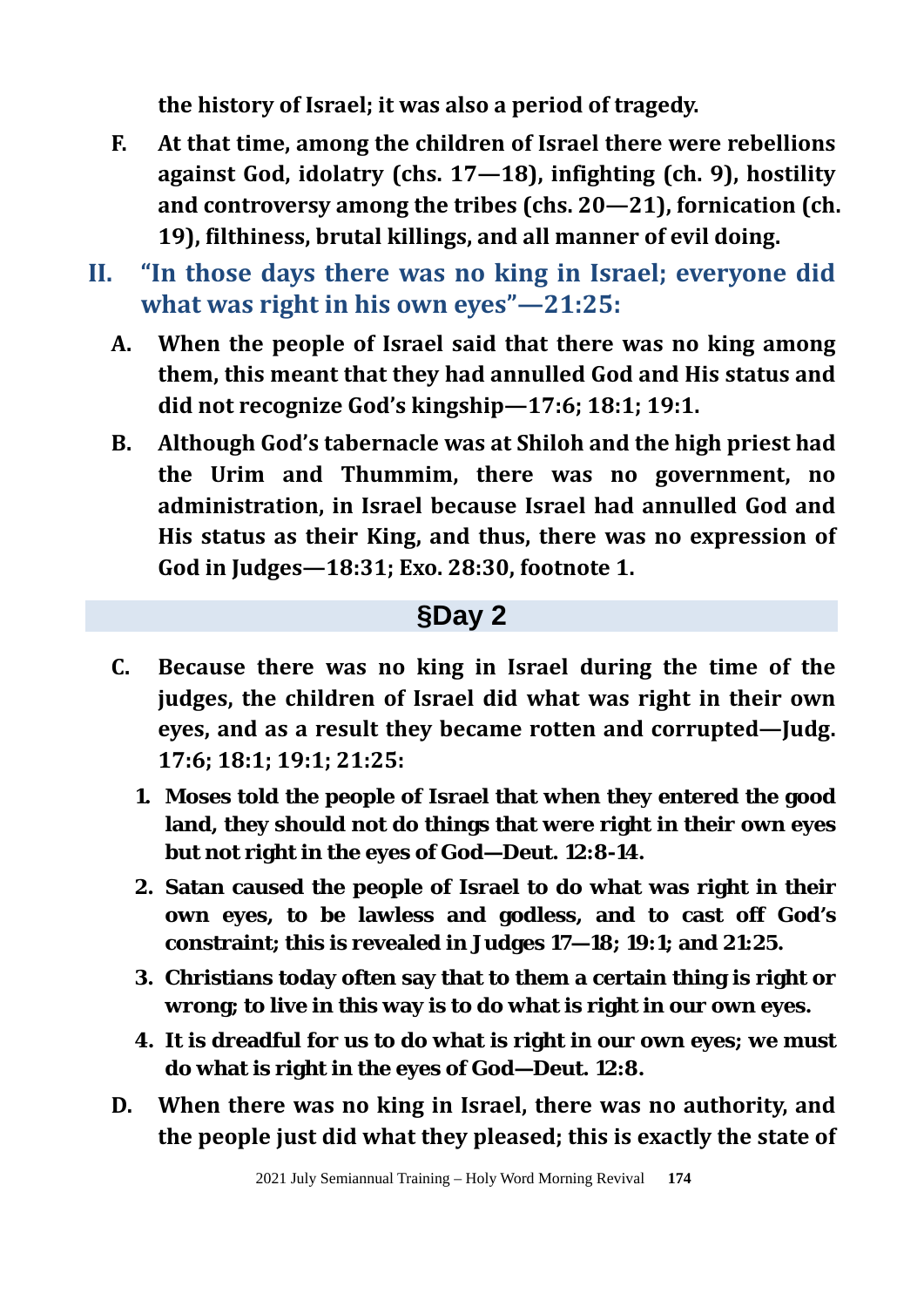**things in the present evil age, both in the world and in Christianity as a religious system—Eph. 2:2, 12.** 

**E. In the Lord's recovery we need to be delivered from the lawlessness portrayed in Judges and to live under the rule of God in the kingdom of God and do the will of God—Titus 2:14; Gal. 1:4; Matt. 6:10.** 

#### **§Day 3**

- **III. God is the King of the ages, the One with absolute authority for eternity, who never changes—1 Tim. 1:17:**
	- **A. The God in whom we believe and whom we serve and who is being dispensed into us is the King of the ages, the King of eternity—v. 17; 2 Cor. 13:14.**
	- **B. Christ was born to be the King, a Ruler who will shepherd God's people, and He is now the King of kings and the Lord of lords—Matt. 2:2, 6; Rev. 19:16; 17:14:** 
		- **1. As the King, Christ is Jehovah God, and He is also a man—Psa. 24:8, 10.**
		- **2. We need to realize that Christ is our King reigning in our hearts and recognize the kingship of Christ in the local churches, where we live under His kingship—Eph. 3:17; 1 Tim. 3:15; 6:15.**
		- **3. Christ will come as the King of glory—Jehovah of hosts, the consummated Triune God embodied in the victorious and coming Christ, who will reign in God's eternal kingdom—Psa. 24:7-10.**
		- **4. Christ's ruling on the throne of David over His kingdom will be first in the millennium and then in the new heaven and new earth for eternity—Isa. 9:7; Luke 1:33, footnote 1.**
		- **5. "Then will a throne be established in lovingkindness, / And upon it One will sit in truth / In the tent of David"—Isa. 16:5:**
			- **a.Christ's reigning in the tent of David signifies consolation, encouragement, and restoration.**
			- **b. Christ's throne will be established in lovingkindness, tender**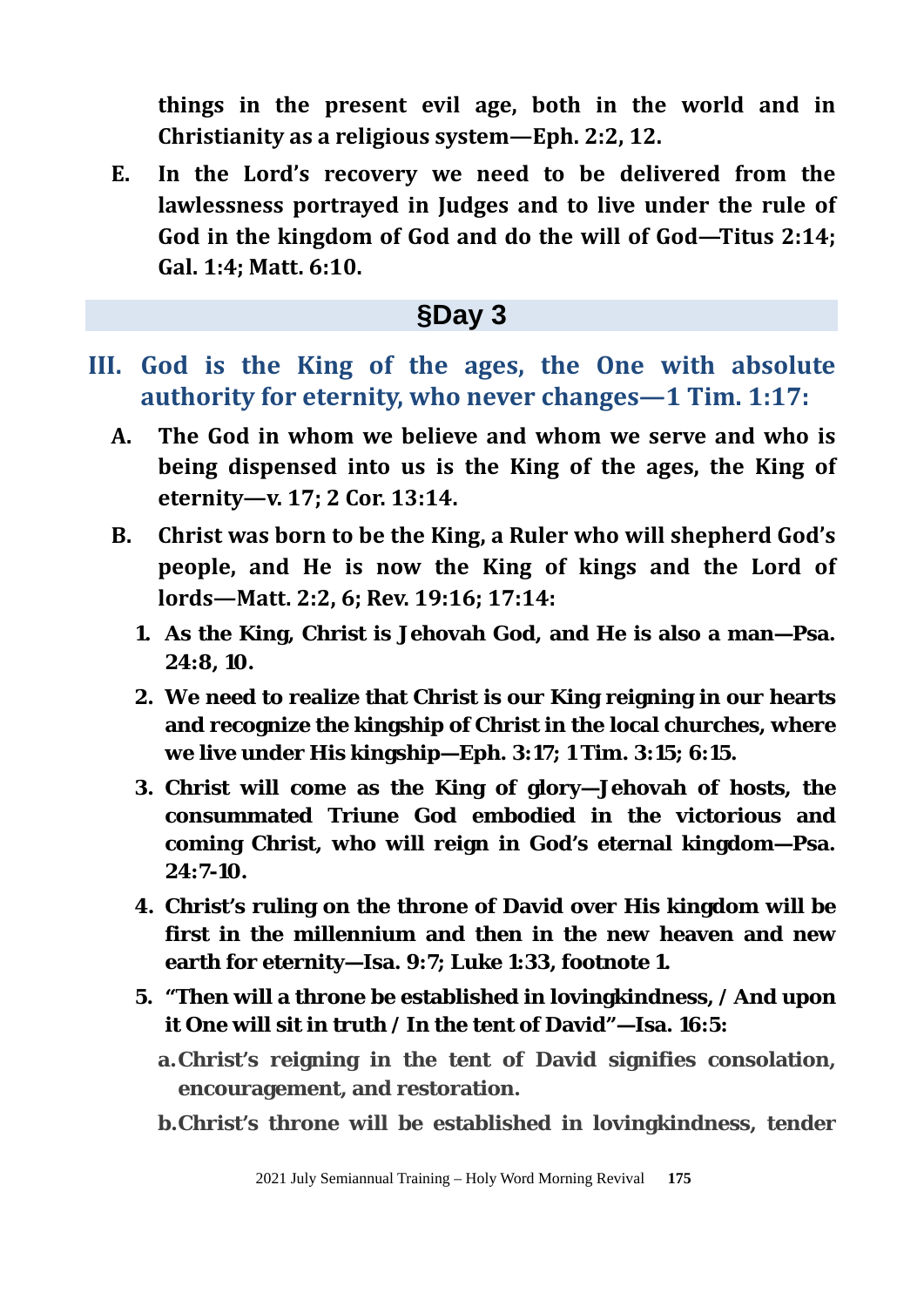**affection, and He will sit on His throne in truth, that is, in truthfulness and faithfulness—v. 5.**

**c. If we allow Christ to reign in us, bringing in the kingdom with lovingkindness, truthfulness, faithfulness, justice, and righteousness, we will become the same as He is in these virtues—v. 5.** 

#### **§Day 4 & Day 5**

- **IV. We need to be rescued from lawlessness and from being workers of lawlessness and to do what is right in the eyes of God by obeying the principle of serving God—Titus 2:14; Matt. 7:21-23:**
	- **A. Doing what is right in our own eyes is lawlessness—Judg. 21:25:** 
		- **1. "Sin is lawlessness"; hence, lawlessness is sin, or, reciprocally, sin is lawlessness—1 John 3:4:**
			- **a.In 1 John 3:4 "lawlessness," or being without law, denotes being without, or not under, the principle of God's ruling over man.**
			- **b. To sin is to be without law, to trespass against the law.**
			- **c. In God's eyes, a person sins when he acts according to his own nature and deliberation, walking according to self-will and rebelling against God's authority.**
			- **d.Lawlessness is not recognizing and submitting to God's authority.**
			- **e. To practice lawlessness is to live a life outside of and not under God's ruling principle over man; the present age is full of lawlessness and rebellion.**
			- **f. In lawlessness one not only rebels against authority but acts as if there were no law.**
		- **2. In order to purify to Himself a particular people as His peculiar possession, Christ gave Himself for us to redeem us from all lawlessness—Titus 2:14.**
	- **B. "Not everyone who says to Me, Lord, Lord, will enter into the**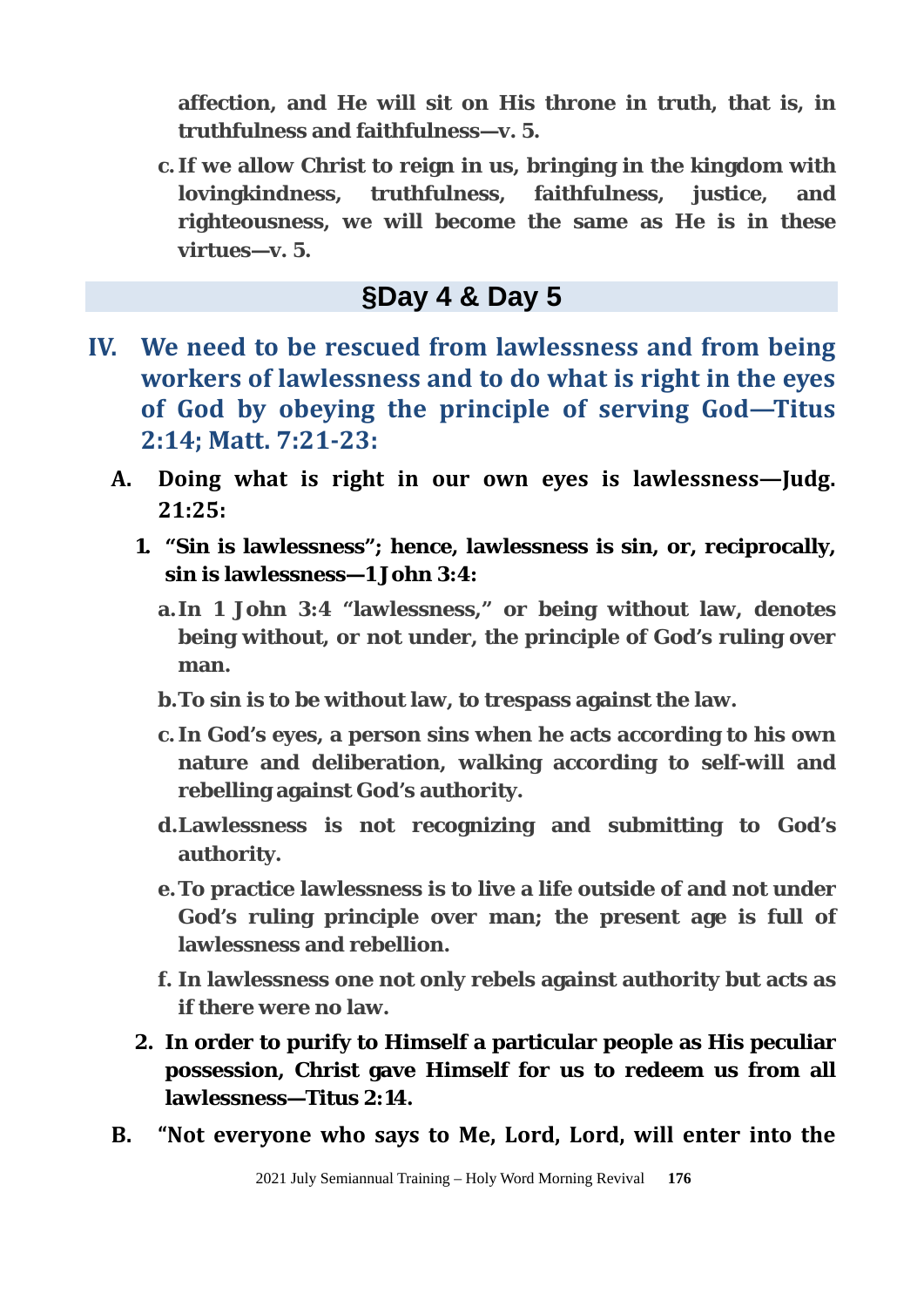**kingdom of the heavens, but he who does the will of My Father who is in the heavens"—Matt. 7:21:** 

- **1. To call on the Lord suffices for us to be saved, but to enter into the kingdom of the heavens, we also need to do the will of the heavenly Father—Rom. 10:13; 12:2; Matt. 12:50; Eph. 5:17; Col. 1:9.**
- **2. Since entering into the kingdom of the heavens requires doing the will of the heavenly Father, it is clearly different from entering into the kingdom of God through regeneration—John 3:3, 5:**
	- **a.The entrance into the kingdom of God is gained through being born of the divine life—1:12-13; 3:5-6.**
	- **b. The entrance into the kingdom of the heavens is gained through the living of the divine life—Matt. 7:21; 12:50.**
- **C. The Lord Jesus rebuked those who prophesied, cast out demons, and did works of power in His name because, as "workers of lawlessness," they did these things out of themselves, not out of obedience to God's will—7:23:** 
	- **1. There are two principles in the universe—the principle of God's authority and the principle of Satan's rebellion—Acts 1:7; Isa. 14:13-14:**
		- **a.We cannot serve God on the one hand and take the way of rebellion on the other hand; we must turn away from the principle of lawlessness and reject the way of rebellion—Matt. 28:18; Jude 11.**
		- **b. Serving God is directly linked to His authority; if we do not settle the matter of authority, we will have problems in all areas of our service.**
	- **2. May the Lord preserve our service in the principle of submission to God's authority and the Father's will—Acts 1:7; Matt. 7:21; 12:50.**

### **§Day 6**

**V. The chaos in government, worship, and morality**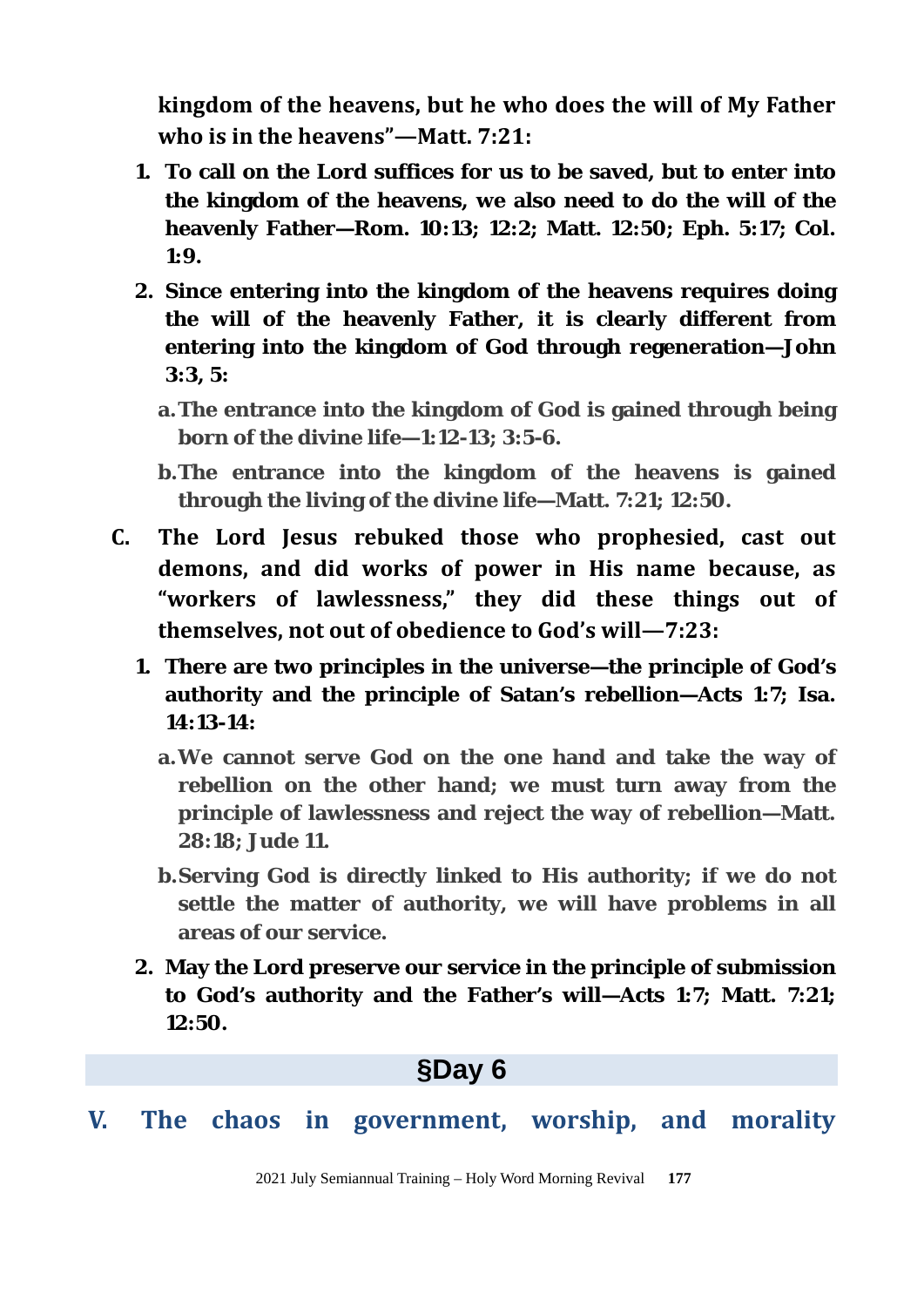**recorded in the book of Judges portrays the satanic chaos in the old creation—Gen. 3:1-5; Rev. 20:10—21:4:**

- **A. The universe is in a state of chaos; this chaos is the source of suffering in the world today, and as long as there is chaos in creation, there will be sufferings in the world—Rom. 8:18-22.**
- **B. The history of the universe is a history of God's economy and Satan's chaos—Gen. 1:1-2, 26; Rev. 20:10—21:4:** 
	- **1. Satan, the devil, is the source and element of the evil chaos—Matt. 16:23; Rev. 2:9-10; 2 Cor. 2:11; 1 Pet. 5:8.**
	- **2. God Himself is the divine economy, and He has come into us as an administration, arrangement, and plan to put everything in order—Eph. 1:10; 3:10.**
	- **3. In the Bible and in our experience, the satanic chaos always goes along with the divine economy and actually helps God's economy—v. 9.**
- **C. As those who are living in the midst of chaos, rebellion, and lawlessness, we need to have a clear vision of God's economy—Psa. 2:1-6; Prov. 29:18a; Eph. 3:9:** 
	- **1. We need to be governed, controlled, and directed by this vision—Acts 26:19.**
	- **2. We must be strong and unshakable in the vision of God's economy, God's eternal will—Eph. 1:10; 3:9; Rev. 4:11; 1 Cor. 15:58; Heb. 12:28.**
- **D. The overcomers conquer the satanic chaos in the old creation and carry out the divine economy for the new creation—1 Tim. 1:4; Eph. 1:10; 3:9-10; 2 Cor. 5:17; Gal. 6:15:** 
	- **1. The overcomers are not delivered out of the satanic chaos; instead, they conquer the destructive satanic chaos and triumph in the constructive divine economy—1 Tim. 1:3-4, 19-20; 4:1-2; Titus 3:10; 2 Tim. 1:15; 4:8.**
	- **2. As the overcomers are suffering the chaos, they are "empowered in the grace which is in Christ Jesus" (2:1) and are able to stand for and live out the divine economy—1:10-15; 3:14-17; 4:2, 5, 7, 18.**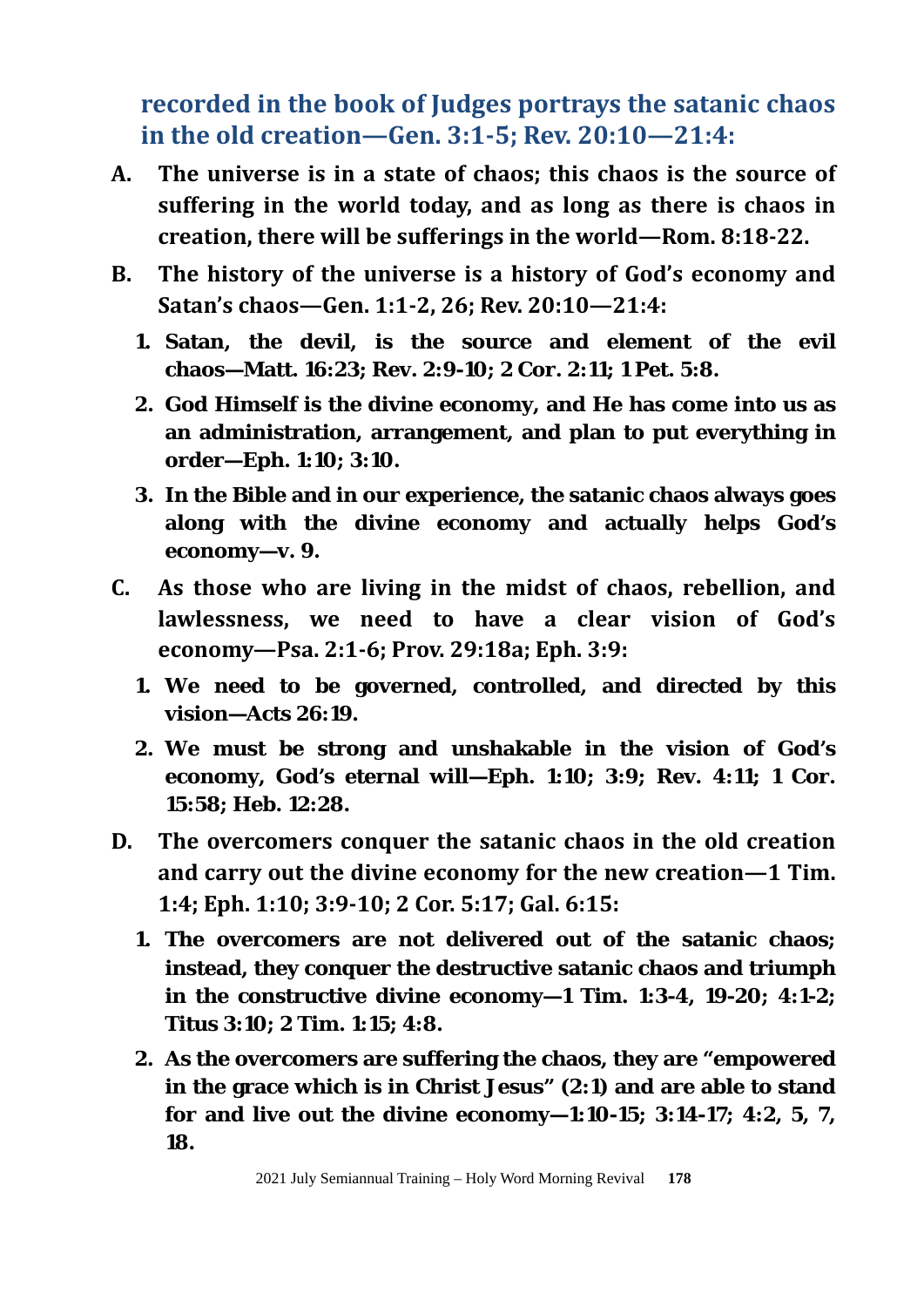## **Morning Nourishment**

**Judg. 2:11-12 And the children of Israel did what was evil in the sight of Jehovah…. And they forsook Jehovah, the God of their fathers,…and they followed after other gods from among the gods of the peoples who surrounded them; and they worshipped them and provoked Jehovah to anger.**

**21:25 In those days there was no king in Israel; everyone did what was right in his own eyes.**

The children of Israel entered into the good land, but the good land was filled with enemies…. However, God's purpose for His people was not merely to defeat the enemies and take full possession of the land but for them to set up a kingdom. Because this purpose had not been fulfilled, the conclusion of Judges says…[that] the children of Israel did whatever was right in their own eyes because there was no king or kingdom.

God needs a kingdom so that He may have an expression. The children of Israel were brought out of Egypt and through the wilderness, where they built the tabernacle for God. Then they entered into the good land, and every tribe was allotted a portion of the land. In Judges the enemies were defeated to some extent so that the children of Israel could enjoy the good land. Nevertheless, there was no expression of God in Judges because there was no king. Everyone acted according to what was right in his own eyes. (CWWL, 1983, vol. 3, "The Divine Trinity as Revealed in the Holy Word," p. 290)

# **Today's Reading**

From the time the children of Israel left Egypt to the time of the prophet Samuel when David was king of the whole nation of Israel (2 Sam. 5:3-4), it was about 450 years (Acts 13:17-20; Judg. 11:26; 1 Kings 6:1). A major section of this period may be called the age of the judges. During this age, the children of Israel could not utterly drive out and destroy the seven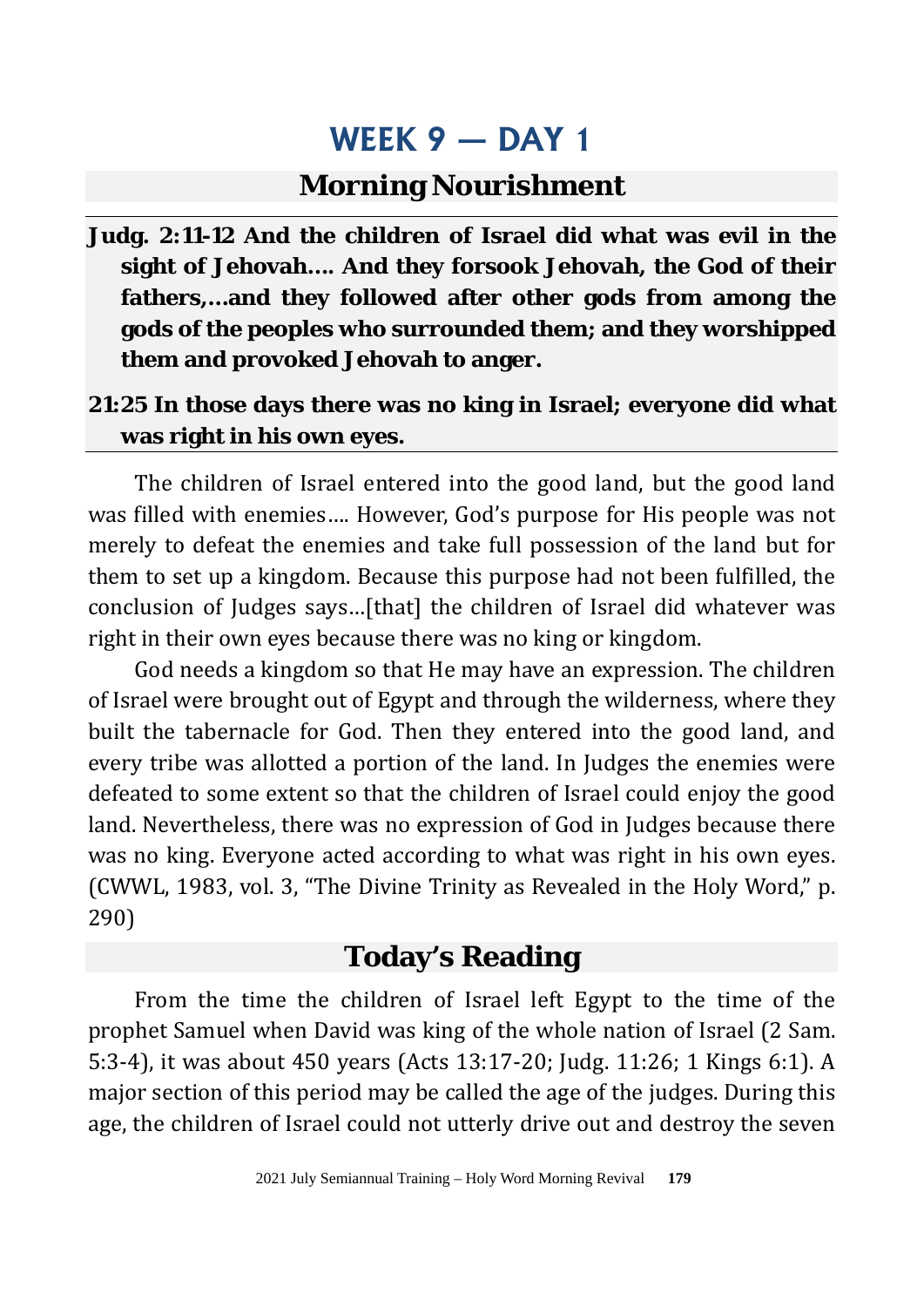tribes in Canaan. Consequently, they gradually forsook God, followed the customs of the nations, had mixed marriages with the nations, and worshipped other gods. Therefore, God delivered them into the hands of the nations according to His warnings. But whenever they repented, God would listen to their prayers and would deliver them through the hand of a judge….This cycle was repeated, as many as seven times.

The children of Israel forsook the Lord God of their fathers who brought them out of the land of Egypt, and they followed the gods of the people that were around them. They bowed themselves down to them, and provoked Jehovah to anger. So God delivered them into the hands of spoilers, and He sold them into the hands of their enemies so that they could no longer stand. Whenever they went out, the hand of the Lord was against them for evil (Judg. 2:11-15).

Even though God raised up judges to deliver them out of the hands of those who spoiled them, they would not hearken…; they turned quickly out of the way in which their fathers walked. They corrupted themselves more than their fathers and did not cease from their own doings nor from their stubborn way (2:16-19).

The age of the judges may be considered the darkest period in the history of Israel. At that time, among the children of Israel there were rebellions against God, idolatry (Judg. 17—18), infighting (ch. 9), hostility and controversy among the tribes (chs. 20—21), fornication (ch. 19), filthiness, brutal killings, and all manner of evil doing. Every man did that which was right in his own eyes (17:6; 21:25). It was also a period of tragedy. The unbelief of the children of Israel caused them to wander for forty years so that even their carcasses fell in the wilderness (Heb. 3:7, 19). But their forsaking God and their idolatry after they entered the land issued in a situation of defeat and tragedy that lasted not merely forty years, but ten times forty years. (Truth Lessons—Level One, vol. 1, pp. 119-120)

Further Reading: Truth Lessons—Level One, vol. 1, lsn. 10; Life-study of Judges, msgs. 1, 3-4, 6-7, 9-10; CWWL, 1983, vol. 3, "The Divine Trinity as Revealed in the Holy Word," ch. 10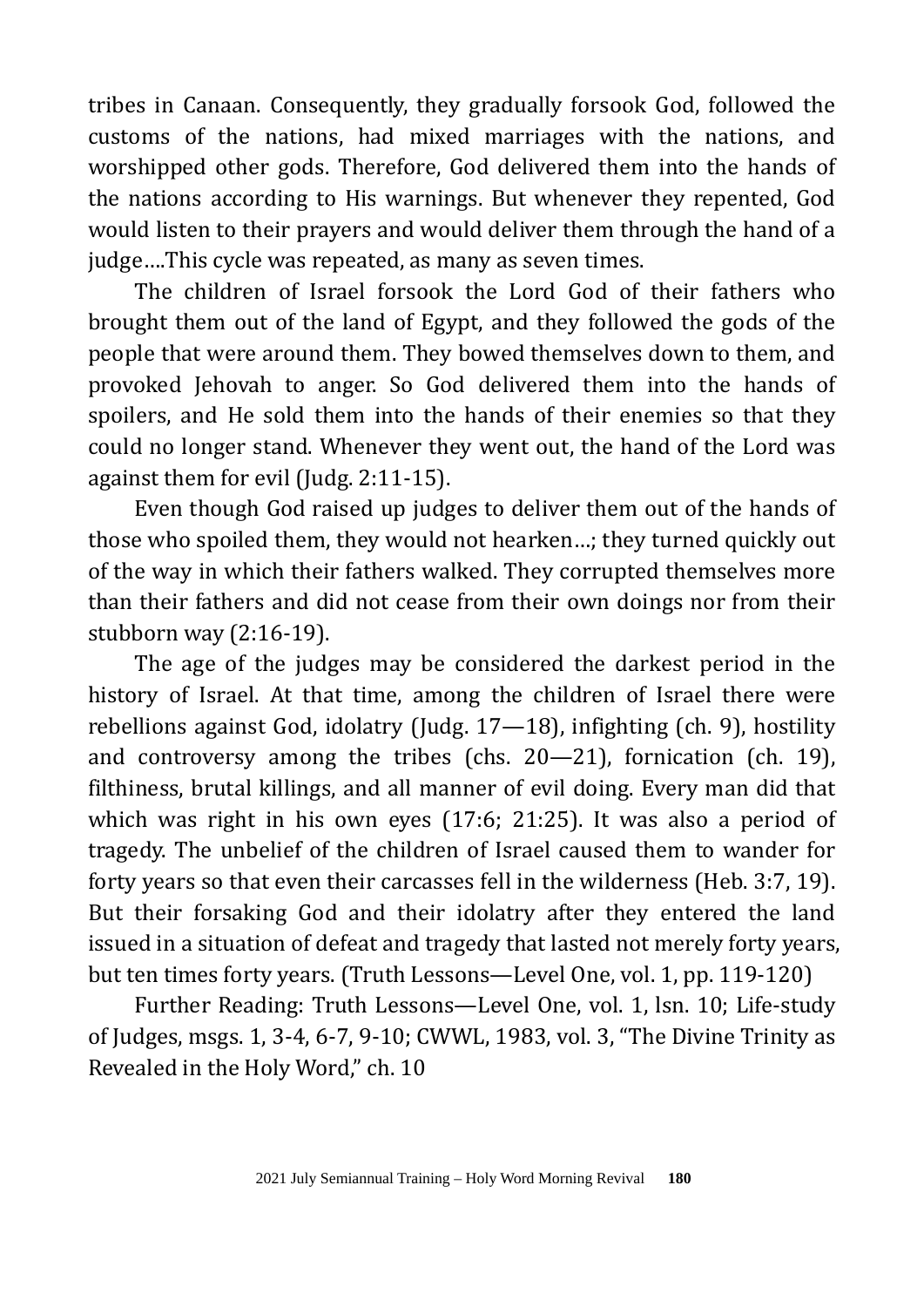### **Morning Nourishment**

#### **Deut. 12:8 You shall not do according to all that we do here today, each man doing all that is right in his own eyes.**

### **14 But in the place which Jehovah will choose in one of your tribes, there you shall offer up your burnt offerings, and there you shall do all that I am commanding you.**

Like the children of Israel in the age of the judges, who had no king among them (Judg. 17:6; 21:25), today's Christians have no kingdom among them. In other words, there is no authority or restraint among them; each one does things according to his or her own will. They are not righteous toward themselves, they have no peace toward others, and they have no joy before God. They can laugh loudly when they tell jokes, but when it is time for them to pray in the prayer meeting or the Lord's table meeting, they wear a sad expression and cannot be joyful in spirit.

One who is ruled by God and submits to God's authority can be joyful even in his sufferings and difficult situations. He is able to say, "Although my heart is broken, my spirit still praises God….This is because I allow my God to reign in me, and I submit to His authority. I am a person under God's restriction and rule because I am saved and have been delivered by God from Satan's authority and kingdom of darkness and transferred into the kingdom of the Son of His love." (CWWL, 1957, vol. 2, "What the Kingdom Is to the Believers," pp. 409-410)

## **Today's Reading**

Moses told the people of Israel that when they entered the good land, they should not do things that were right in their own eyes but not right in the eyes of God. In the wilderness they did whatever was right in their own eyes. That was lawlessness; it was something that could never please God. He tolerated it in the wilderness, but He would not tolerate it in the good land. Then Moses told them that when they entered into the good land, they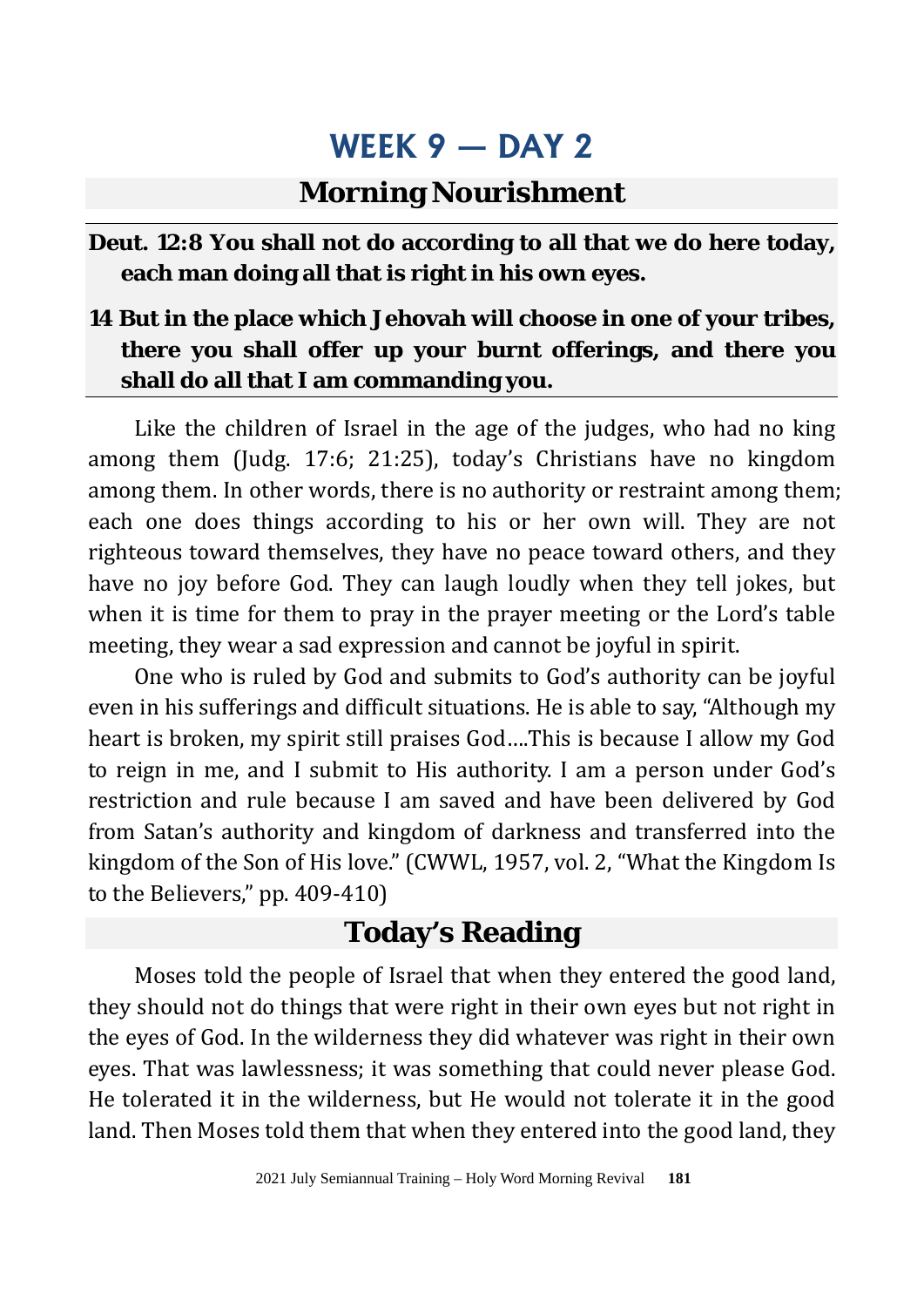must present their burnt offerings in the very place of God's choice. If it was according to their choice, it would again be something that was right in their own eyes. But in the good land they must do what is right in the eyes of God. The first thing they must do is to bring their offerings to the place of God's choice.

This means that when we are not living in Christ, not resting in Christ, and not inheriting our portion in Christ, we may act in a loose way according to our choice. But once we are resting in Christ, inheriting Him as our portion, we should not do things according to what is right in our eyes but according to the choice of God. Praise the Lord that we are now in Christ! We are in the good land….Thus, for the presenting of the offerings, there is the need of a proper place, a place that will keep the oneness of the people of God. If the people of Israel had the liberty to choose a place for their worship to God when they went into the good land, it would not be long before they would be divided. Through all the centuries the people of Israel have been kept as one as far as their worship to God is concerned. The oneness has been kept by this unique place of worship. The only choice was God's choice, and God's choice was their choice.

Today Christians are too free; they have too many choices. Almost everybody has a certain kind of church according to his or her choice. People say, "I don't like that kind of meeting," or "I prefer this kind of meeting."…We all need to say, "Lord, what is Your choice? Where is the place You have chosen?…I do not like to do anything that is right in my own eyes, but everything that is right in Your eyes. I do not like to meet according to my taste; I want to meet in the place of Your choice."

There is only one proper taste and one proper choice; that is God's choice of the one unique ground of oneness….We all need to be on the unique ground of oneness. (CWWL, 1971, vol. 2, "Christ as the Reality," pp. 20-21)

Further Reading: CWWL, 1971, vol. 2, "Christ as the Reality," ch. 3; CWWL, 1957, vol. 2, "What the Kingdom Is to the Believers," chs. 1-4, 6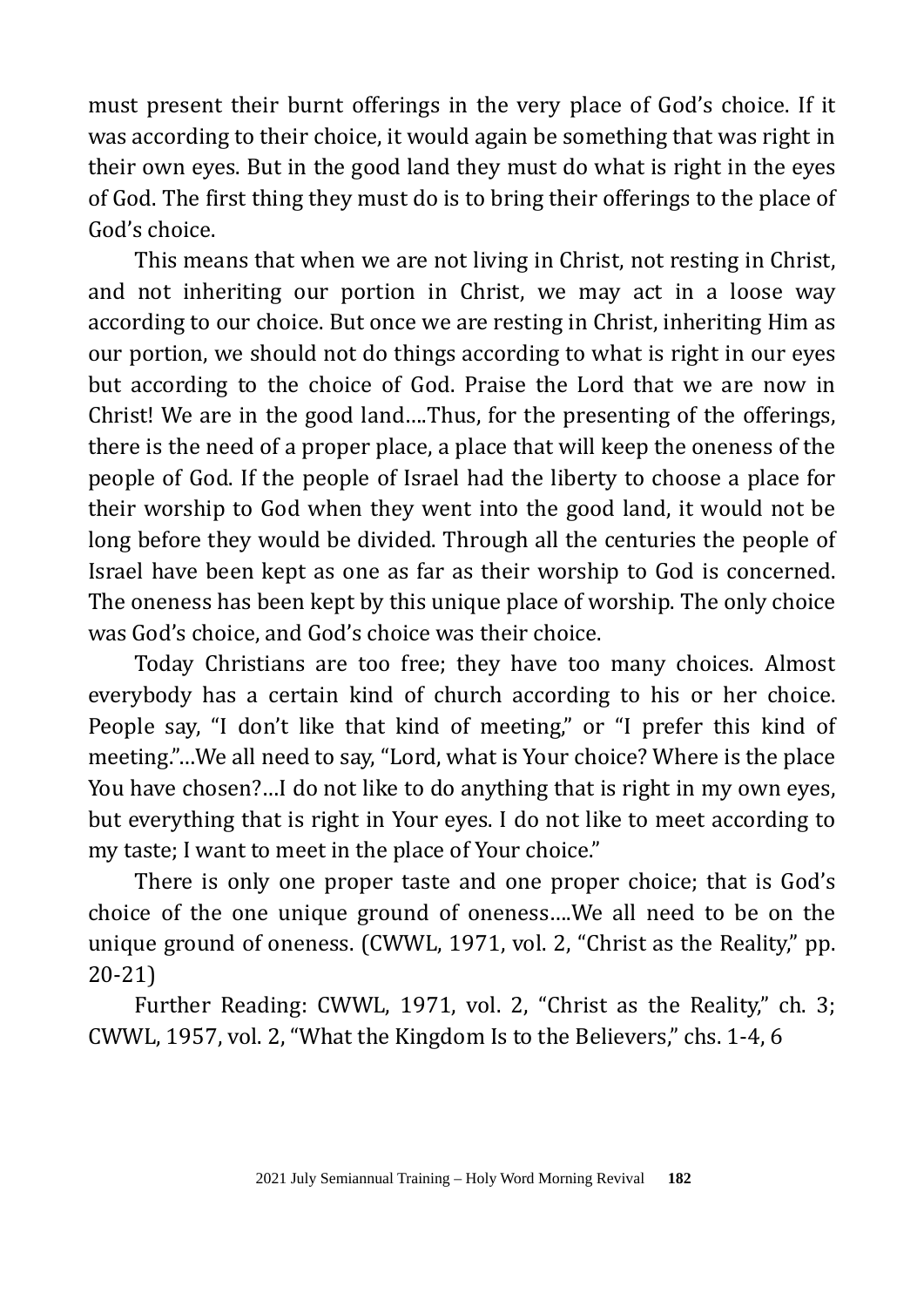### **Morning Nourishment**

#### **1 Tim. 1:17 Now to the King of the ages, incorruptible, invisible, the only God, be honor and glory forever and ever. Amen.**

### **Isa. 16:5 Then will a throne be established in lovingkindness, and upon it One will sit in truth in the tent of David, judging and pursuing justice and hastening righteousness.**

In 1 Timothy 1:17…"ages" actually means eternity. This word needs to be understood in relation to the decline of the church. When Paul was in prison, the churches began to decline, and the situation was very disappointing. Many were discouraged. Even some of Paul's co-workers left him. But he had a strong faith with an absolute assurance that the very God in whom he believed, the One who had entrusted him with the gospel of glory, is the King of the ages, the One with the absolute authority for eternity, who never changes. No earthly king can be called the King of the ages….The God whom Paul served truly is the King of the ages, the King of eternity. The One whom we serve and who is being dispensed into us is the King of the ages. (The Conclusion of the New Testament, pp. 51-52)

## **Today's Reading**

According to Isaiah 16:5, the all-inclusive Christ is the King reigning in the tent of David. We may wonder what this aspect of Christ has to do with us since Christ will reign as a king in the tent of David in the coming age during the restoration of the nation of Israel. We need to realize, however, that we can also enjoy Christ as the reigning One in the tent of David in the age of grace.

We have to realize that, according to Hebrews 6:5, the age of grace, the New Testament age, is a foretaste of the coming age….Thus, what we are enjoying today is a foretaste of the coming kingdom in the age of restoration.

Thus, today we have to realize that Christ is our King. He reigns not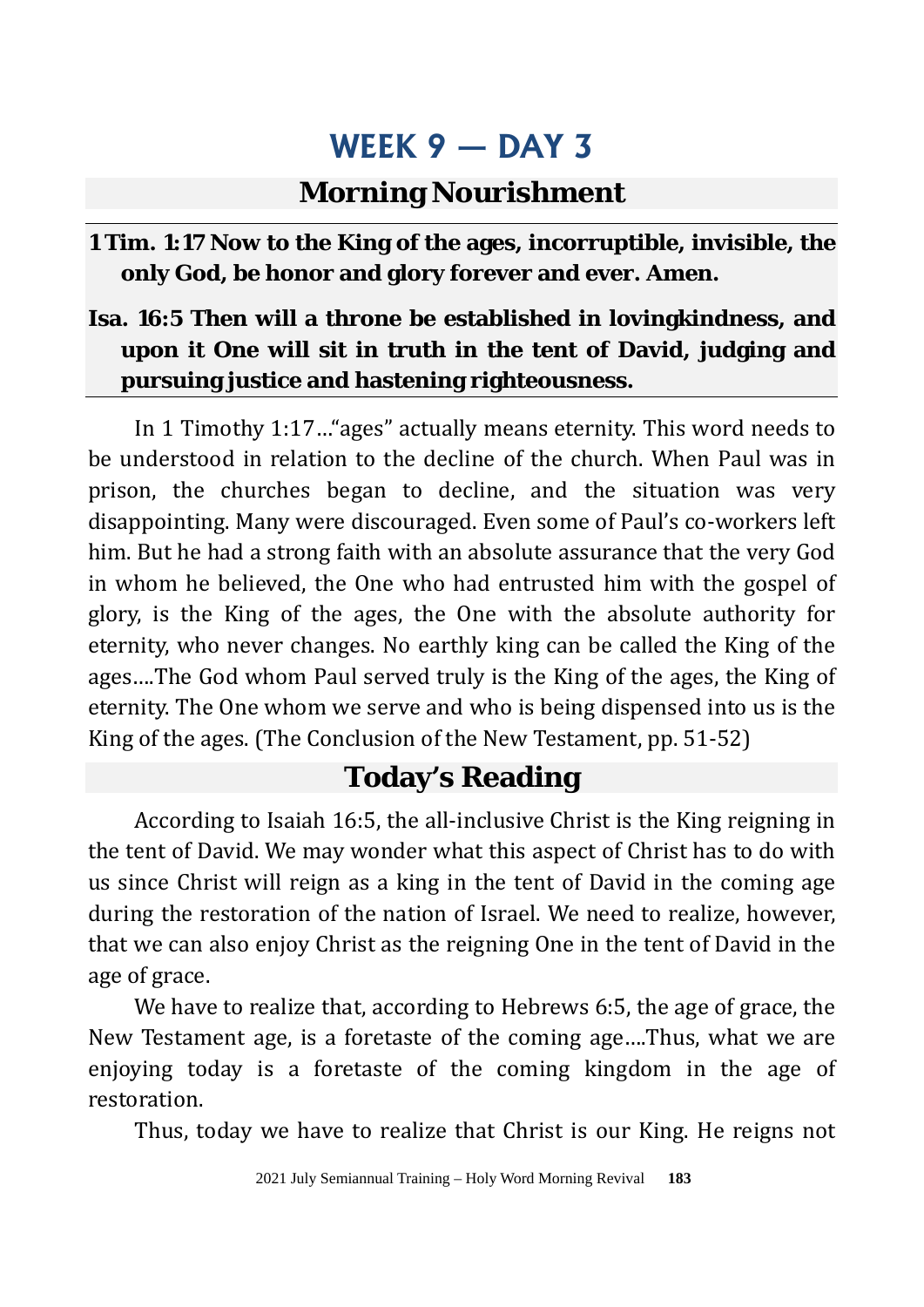only in our hearts but also in the tent of David. In the Old Testament, when the tent of David was setup, when David's kingdom was fully established, that was a great consolation and joy to the Israelites. In the coming age, when Christ reigns in the tent of David, that will be a greater consolation to Israel. Christ reigning in the tent of David signifies consolation, encouragement, and restoration…. For Him to reign in us in the tent of David means that He reigns in us with a kingdom.

[Isaiah 16:5 says that] Christ's throne will be established in lovingkindness. Lovingkindness means tender affection. All of us can approach His throne because lovingkindness is there. Christ sits upon His throne in truth. Truth here means truthfulness and faithfulness. Christ is not only loving and kind but also truthful and faithful. He is the worthy One. As the One sitting upon the throne in the tent of David, He is the real David. He judges and pursues justice. To judge is to adjust and correct in order to make peace. Christ is the unique Judge in the whole universe. In our natural being, we do not treat others justly. The husbands do not treat the wives in justice, nor do the wives treat the husbands in justice. But Christ is perfectly just with everyone and pursues justice in all of His judgments. He is also the One hastening righteousness. Isaiah 16:5 shows that with Christ there is lovingkindness, truthfulness, faithfulness, justice, and righteousness. Today Christ reigns in us in the tent of David, bringing in the kingdom with lovingkindness, truthfulness, faithfulness, justice, and righteousness. If we are under His ruling, His reigning, we will be the same as He is in these virtues.

When Christ reigns in the millennium, even the brightest things "will be ashamed" [Isa. 24:23]. But even today we can enjoy Christ reigning in us as a foretaste of His reign in the coming age. (Life-study of Isaiah, pp. 283-285)

Further Reading: The Conclusion of the New Testament, msgs. 5, 366; Life-study of Isaiah, msg. 41; CWWL, 1959, vol. 3, "Ten Lines in the Bible," ch. 10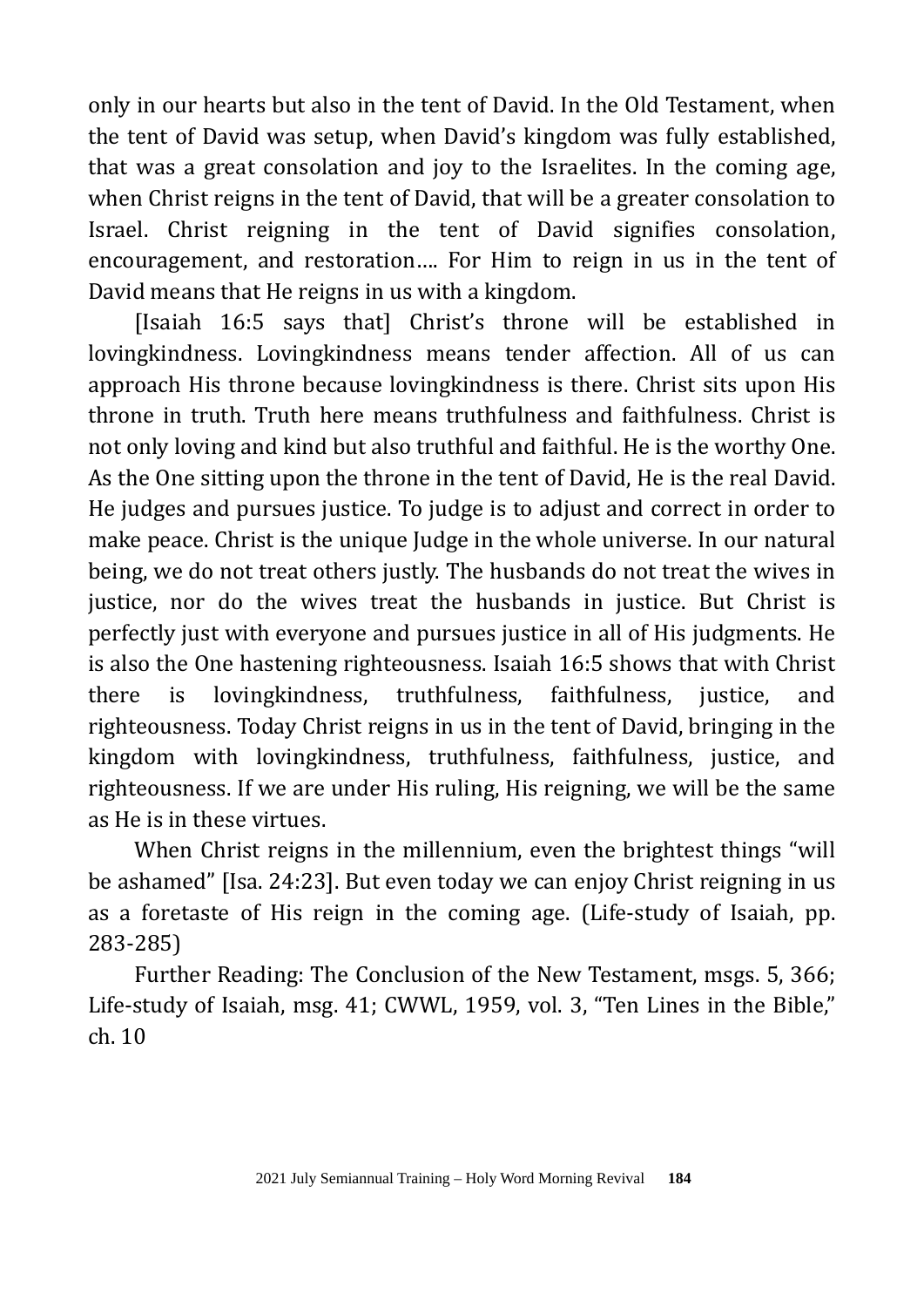## **Morning Nourishment**

**1 John 3:4 Everyone who practices sin practices lawlessness also, and sin is lawlessness.**

### **Titus 2:14 Who gave Himself for us that He might redeem us from all lawlessness and purify to Himself a particular people as His unique possession, zealous of good works.**

A man sins when he walks according to his self-will and rebels against God's authority….Those who do good according to their own flesh do not please God. Even if a man's conduct is approved, his very person is condemned as long as he acts according to the flesh….Man is condemned for doing good because this good is not performed under God's authority. Sin means to act presumptuously. If a man does not come under authority, he sins even when his conduct is good. In God's eyes all goodness performed by self-will is lawlessness. God is not concerned with the number of sheep and cattle and the amount of fat that man offers to Him….Obedience and submission are man's responses to authority. (CWWN, vol. 59, p. 110)

### **Today's Reading**

In Matthew 7:21-23 the Lord rebuked those who prophesied, cast out demons, and did works of power in His name…. They were rebuked because they were doing these things out of themselves, not out of obedience to God's will. This is the reason the Lord said that only "he who does the will of My Father who is in the heavens" [v. 21] can enter the kingdom of the heavens. The present age is full of lawlessness and rebellion….Sin is lawlessness and rebellion according to 1 John 3:4. Being lawless is being without the law, and being without the law is sin. Satan sinned by trespassing against authority. Man breaks the law when the law is present and acts irresponsibly when no law is present…. Breaking the law is a matter of conduct, and it is sin. Being lawless is a matter of motive,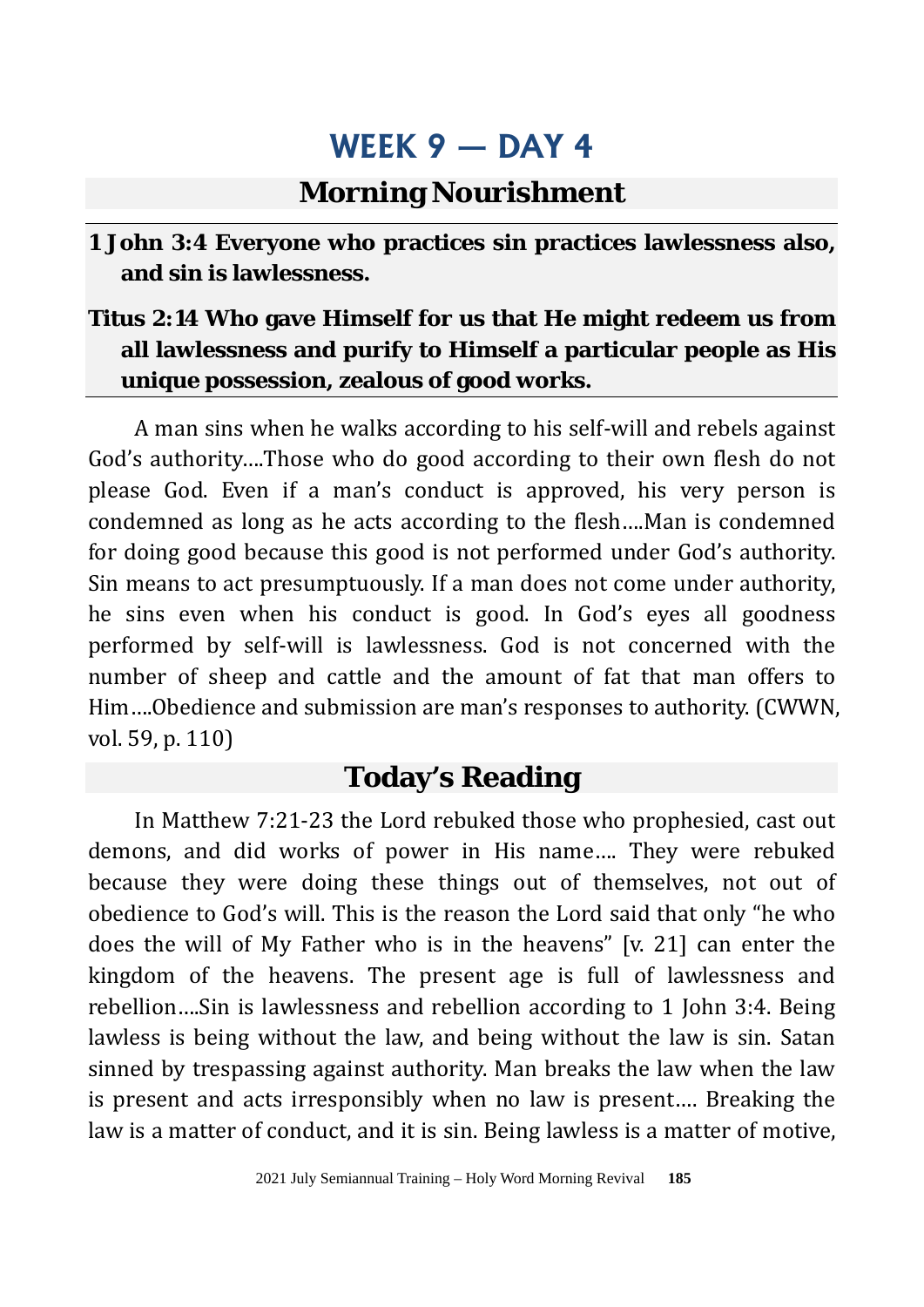and it is sin as well. In lawlessness one not only rebels against authority but acts as if there is no law. In the end times the presence of the lawless one will result in fallen man overturning all forms of authority. He will act according to his self-will and lawlessness will reign…. From the time of Satan's fall, throughout man's history of transgression to the end of this age, Satan is continually fighting against God's authority. Man is also standing against God's authority…. Rebellion constitutes the underlying principle of this world. In order to serve God, we have to experience authority. We have to free ourselves from these two worldly principles—lawlessness and rebellion.

We must realize that there are two principles in this universe. One is the principle of God's authority, and the other is the principle of Satan's rebellion. We cannot serve God on the one hand and take the way of rebellion on the other hand…. A rebellious man can give a message, but Satan will laugh at such a man because he is operating under Satan's principle. Service is directly linked to authority. If we do not settle the matter of authority, we will have problems in all areas of our service and living. We have to ask ourselves if we are under God's authority. As servants of God we have to have a fundamental revelation, a revelation of His authority….We have to know that any kind of rebellion is from Satan. Those who have not seen authority are destroying their own work. We may say that we are destroying Satan's work, but actually we are working according to Satan's principle. This will lead us nowhere. Unless we touch authority and its underlying root, God will not be able to have any work in China, in other places, and in the entire world. If we do not remove the root of rebellion, we will have no future and no work. May the Lord be merciful to us and grant us a real touch with authority. May we turn away from the principle of rebellion and reject the way of rebellion. May the Lord preserve our service in the principle of submission. (CWWN, vol. 59, pp. 106-108)

Further Reading: CWWL, 1973-1974, vol. 2, "The Wonderful Christ in the Canon of the New Testament," chs. 2,6; CWWL, 1957, vol. 3, "The Kingdom and the Church," chs. 4, 6-7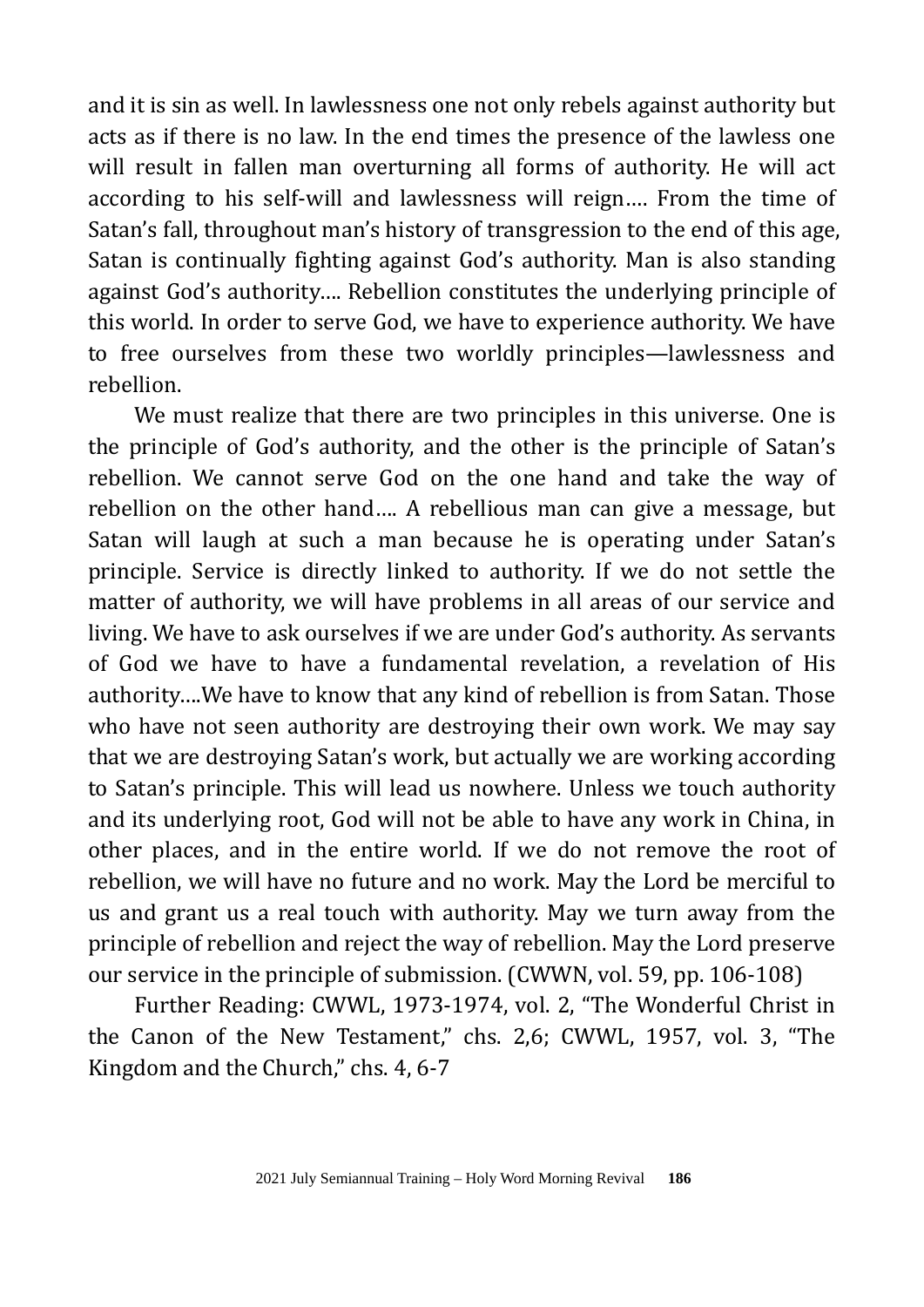# **Morning Nourishment**

**Matt. 7:21-23 Not everyone who says to Me, Lord, Lord, will enter into the kingdom of the heavens, but he who does the will of My Father…. Many will say to Me in that day, Lord, Lord, was it not in Your name that we prophesied, and…cast out demons, and…did many works of power? And then I will declare to them: I never knew you. Depart from Me, you workers of lawlessness.**

[Matthew 7:21] does not refer to the reality of the kingdom of the heavens today, but to the coming manifestation of the kingdom in the future. To enter into the kingdom of the heavens we need to do two things: call on the Lord and do the will of the heavenly Father. To call on the Lord suffices for us to be saved (Rom. 10:13), but to enter into the kingdom of the heavens we also need to do the will of the heavenly Father. Hence, "Not everyone who says…Lord, Lord, will enter into the kingdom of the heavens," but those who call on the Lord and do the will of the heavenly Father.

Since entering into the kingdom of the heavens also requires doing the will of the heavenly Father, it is clearly different from entering into the kingdom of God by being regenerated (John 3:3, 5). This latter is by the birth of the divine life; the former is by the living of that life. (Life-study of Matthew, p. 302)

### **Today's Reading**

In Matthew 7:21 the Lord does not say "your Father," but "My Father." Here the Lord seems to be saying, "I, the Son of Man and the Son of God, have been doing the will of My Father. You also are sons of God and My brothers. Therefore, you must be My companions and take the same way that I take….You are My brothers, My companions, and My partners. You and I are walking the same way and doing the same will. You are living with Me according to the will of My Father."…In order to do the will of the Father, we need to walk in the constricted way….Our Father has a will to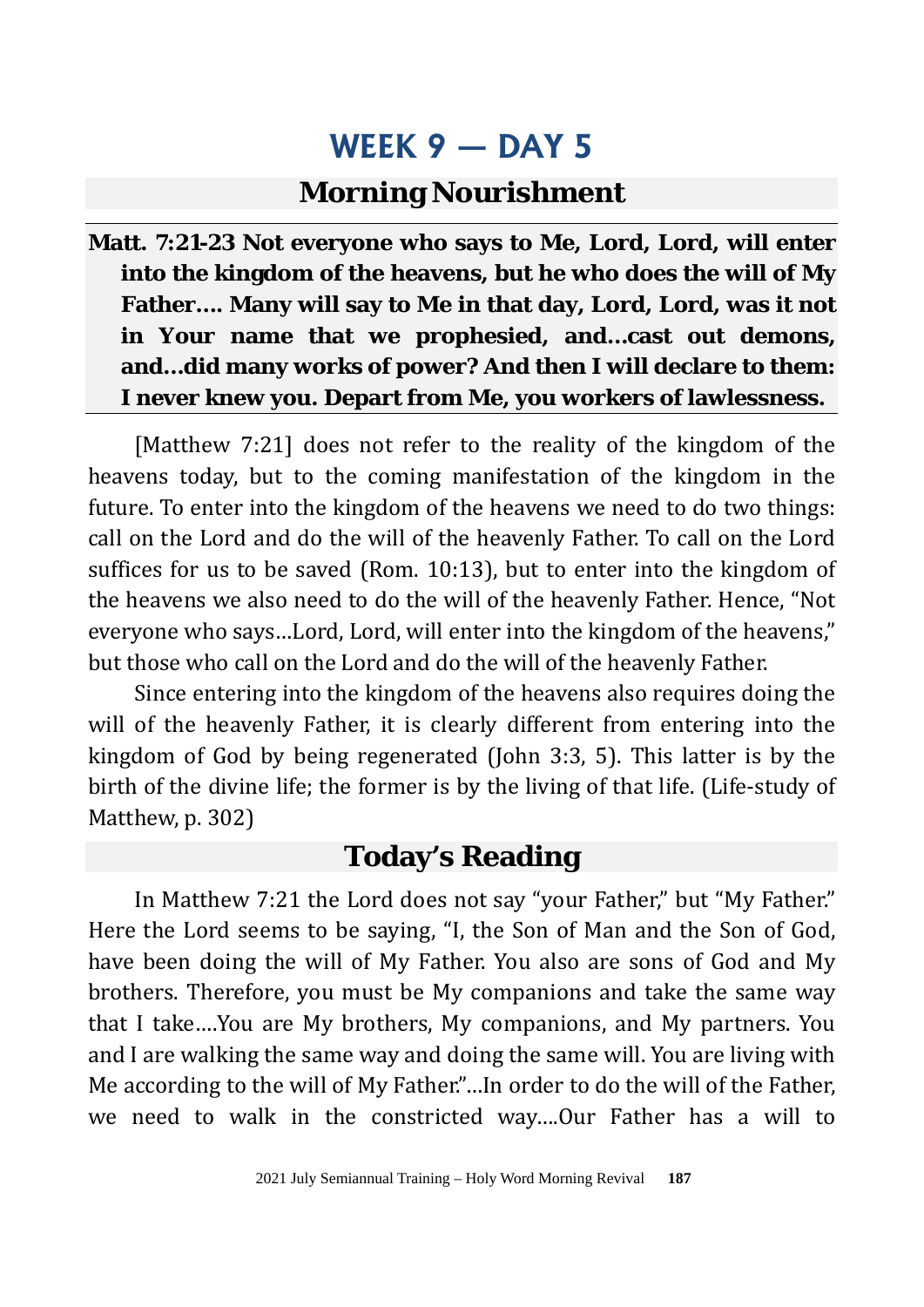accomplish, but we can accomplish it only by His life. We need to live in the life of the heavenly Father and also by that life. This kind of living is for the doing of the Father's will.

The Lord never approved those who prophesied, cast out demons, and did many works of power in His name, but not according to the will of the heavenly Father (v. 21). The Lord did not deny that they did those things, but He considered those things as lawlessness because they were not done according to the will of the heavenly Father. They were not done in the line of the divine will. The Lord seemed to be saying, "You prophesied in My name, you cast out demons in My name, and you did many works of power in My name, but I never allowed you to do them. I never approved you because you did all those things in a lawless way. You did them in yourself, in your own desire, and according to your own intention, not according to the will of My Father." Thus, those who do such things, even in the Lord's name, will not enter into the kingdom of the heavens, but will depart from the Lord; that is, they will be rejected from the manifestation of the kingdom in the coming age.

The runners in any race must run in the proper lanes. Although you may run faster than others, your running will not be recognized if you run outside the lines of your lane. Rather, that type of running will be considered lawlessness. You must run the race between the lines; that is, you must run in a constricted way. Today the work of many Christian workers is not restricted by the heavenly lines. In their own eyes, they have done a great deal in the Lord's name and for the Lord. In the eyes of the Lord, however, their work is a kind of transgression, a violation of the heavenly lines. Hence, their work is lawlessness….There are constricting lines in the Lord's recovery, and we must be constricted in our running. If we run between the lines, not outside of them, we shall be approved by the Lord. (Life-study of Matthew, pp. 303-305)

Further Reading: Life-study of Matthew, msg. 24; CWWL, 1932-1949, vol. 3, "Crucial Truths in the Holy Scriptures, Volume 2," chs. 25-26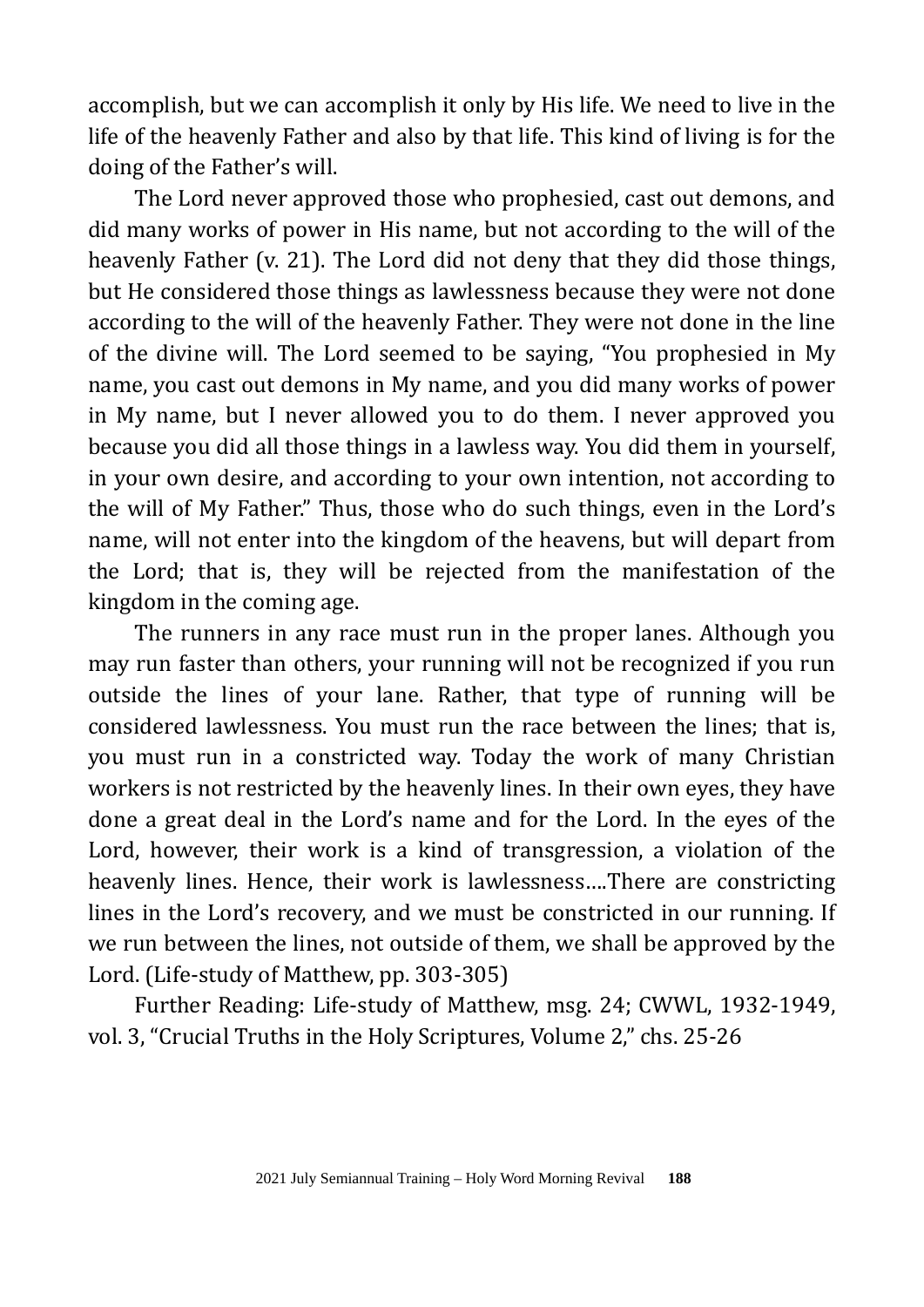### **Morning Nourishment**

- **2 Tim. 2:1 You therefore, my child, be empowered in the grace which is in Christ Jesus.**
- **4:8 Henceforth there is laid up for me the crown of righteousness, with which the Lord, the righteous Judge, will recompense me in that day, and not only me but also all those who have loved His appearing.**

Today the earth is filled with chaos. Chaos is everywhere. Every part of society is chaotic. However, we should not be discouraged. In addition to the satanic chaos, there is the divine economy. Whereas the satanic chaos will come to an end, the divine economy will reach a consummation. The end of the satanic chaos will be the lake of fire, and the consummation of the divine economy will be the New Jerusalem.

Both in the Bible and in our experience, the satanic chaos always goes along with the divine economy. It seems that we alternate between economy and chaos, between chaos and economy. Where there is the divine economy, there is the satanic chaos. Where God is, Satan is also. (CWWL, 1991-1992, vol. 3, "The Satanic Chaos in the Old Creation and the Divine Economy for the New Creation," pp. 201-202)

## **Today's Reading**

The overcomers are those who suffer the chaos, but they are not disappointed or discouraged. Instead, they are strengthened and enabled to stand for and live out the divine economy. The satanic chaos is still going on around us in Christendom. Even within the Lord's recovery, we have experienced this chaos…. If we are enabled by the Lord to conquer all the destructive chaos, we will triumphantly enter into the kingdom. We will be those who triumph in the unique constructive economy.

We have to conquer the satanic chaos by the processed and consummated Triune God as the all-sufficient grace (1 Cor. 15:10; 2 Cor.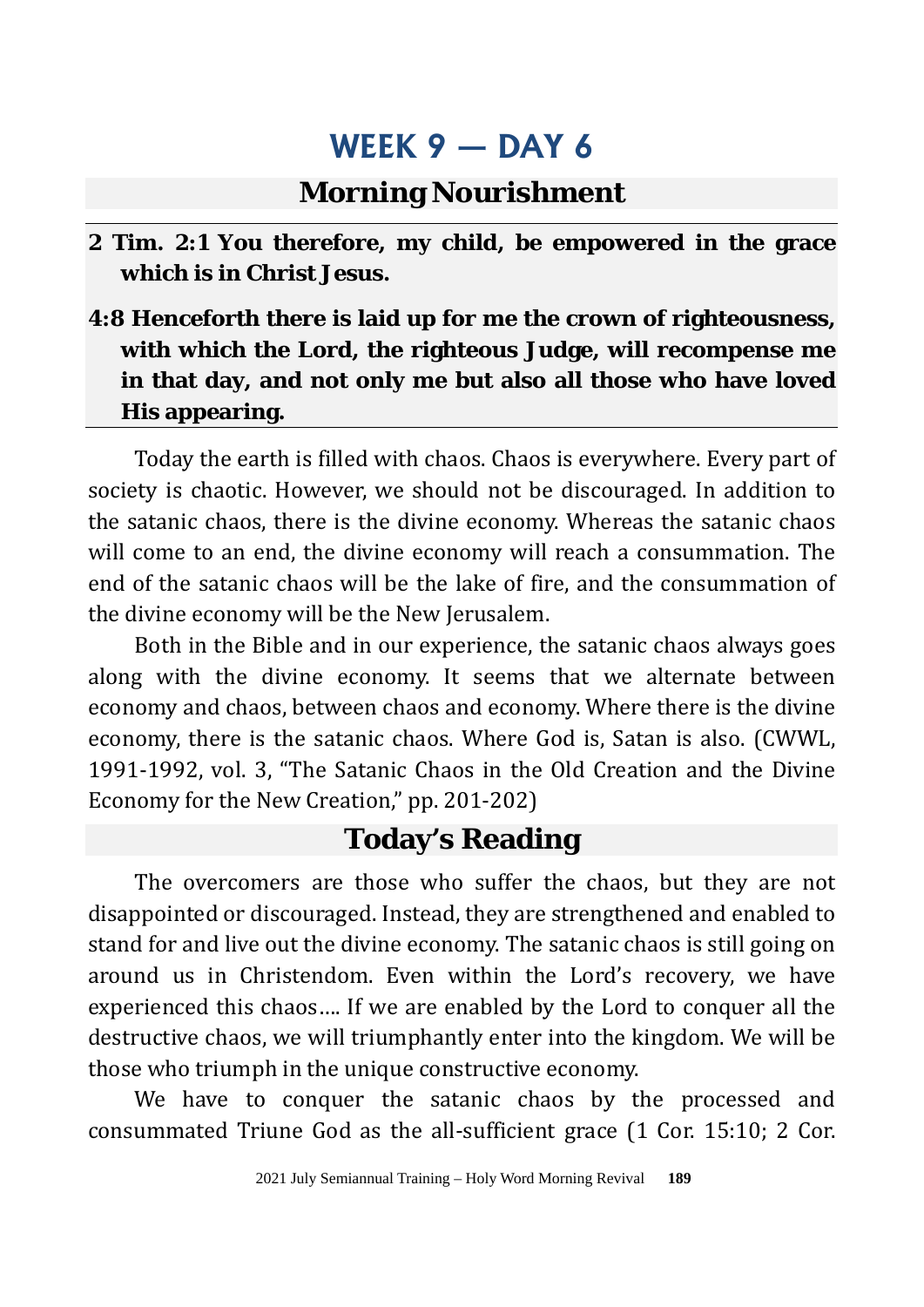12:9; 2 Tim. 4:22). In 1 Corinthians 15:10 Paul says that the grace of the Lord was with him; in Galatians 6:18 he says that the grace of the Lord Jesus Christ is with our spirit; and in 2 Timothy 4:22 he says that the Lord is with our spirit. The Lord as the all-sufficient grace is with our spirit, and we can conquer all the satanic chaos and carry out the unique divine economy by Him as our all-sufficient grace.

We can conquer all the satanic chaos and carry out the divine economy according to the truth, of which the church, the manifestation of God in the flesh, is the pillar and base (1 Tim. 3:15-16). The rebellious ones cannot shake the church in the Lord's recovery, because the church is the pillar and base of the truth. The pillar supports the building, and the base holds the pillar. The church is the pillar supporting the truth, and it is the base holding the truth. Because the church is the pillar and base of the truth, we need to be those who teach the truth. Our teaching of the truth will enlighten the darkened people, inoculate against the poison, swallow up the death, and bring the distracted back to the proper track.

Revelation 2 and 3 reveal that we need to conquer all the satanic chaos and carry out the unique divine economy in certain conditions. We need to be those who love the Lord with the first love (2:4). The first love may be compared to the love of newlyweds….We must recover the wedding, bridal love toward our Husband, Christ. We also need to enjoy eating Christ as the tree of life in the church as today's Paradise so that we can be a shining lamp-stand (vv. 7, 5). The Lord…tells the overcomers that He will give them to eat of the entire tree of life….We should eat one tree, the universal tree, the unique tree, that is, the tree of life, which is Christ as the embodiment of the divine life. (CWWL, 1991-1992, vol. 3, "The Satanic Chaos in the Old Creation and the Divine Economy for the New Creation," pp. 256-258)

Further Reading: CWWL, 1991-1992, vol. 3, "The Satanic Chaos in the Old Creation and the Divine Economy for the New Creation," chs. 1-3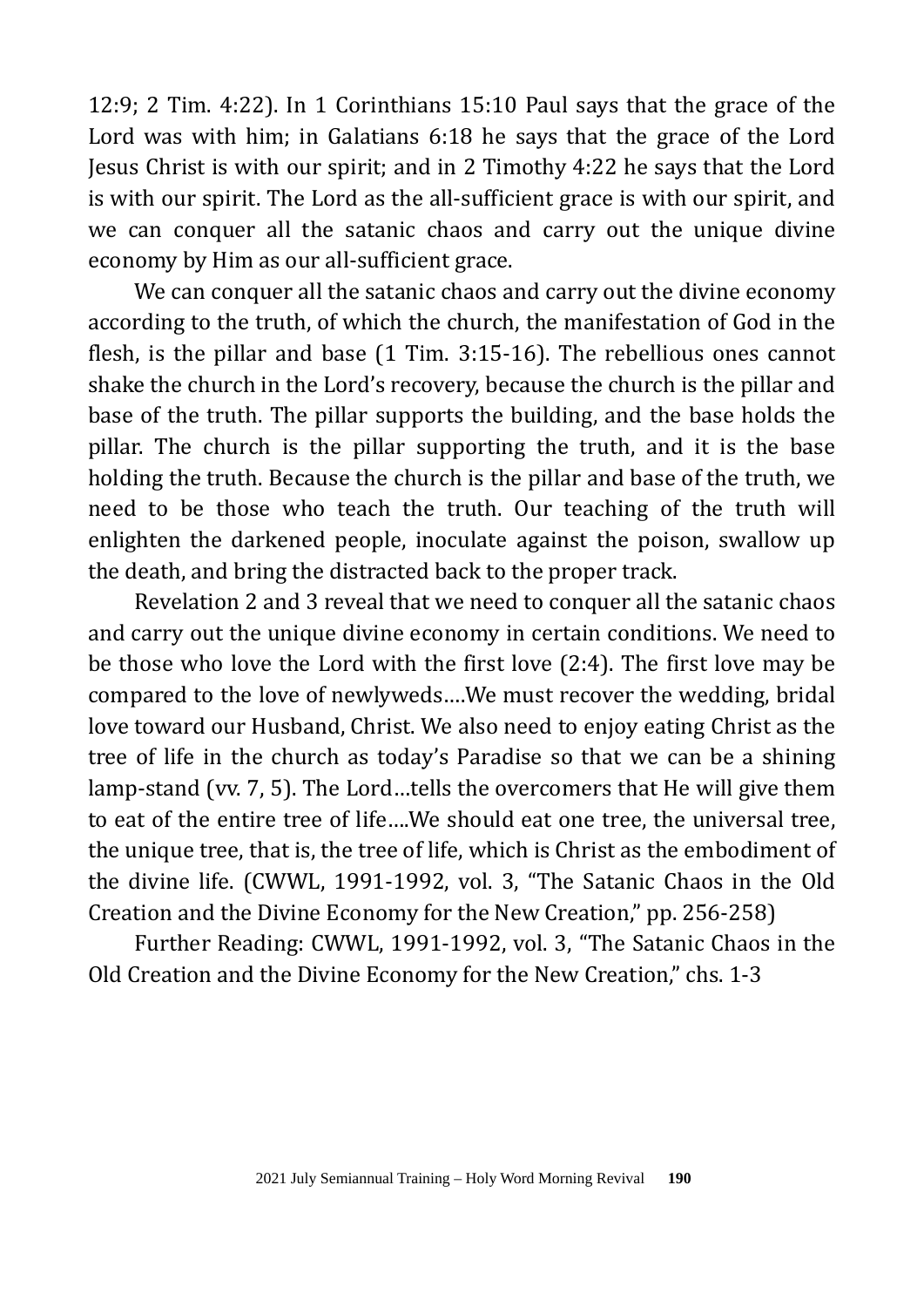# **‹‹ WEEK 9 — HYMN ››**

#### **Hymns, #941 God's kingdom is God's reigning**

#### **The Kingdom — Its Meaning**

1 God's kingdom is God's reigning, His glory to maintain; It is His sovereign ruling, His order to sustain. He exercises fully His own authority Within His kingdom ever And to eternity. 2 Upon the throne, the center Of government divine, God reigns, and with His purpose Brings everything in line. God's headship and His lordship He only can maintain As King within His kingdom, O'er everything to reign. 3 By reigning in His kingdom God worketh all His will, And under His dominion His purpose doth fulfill. 'Tis only in God's kingdom His blessing we may know; 'Tis from His throne almighty The stream of life doth flow. 4 Submitted to God's ruling, All virtue thus will win; Rebellion to His Headship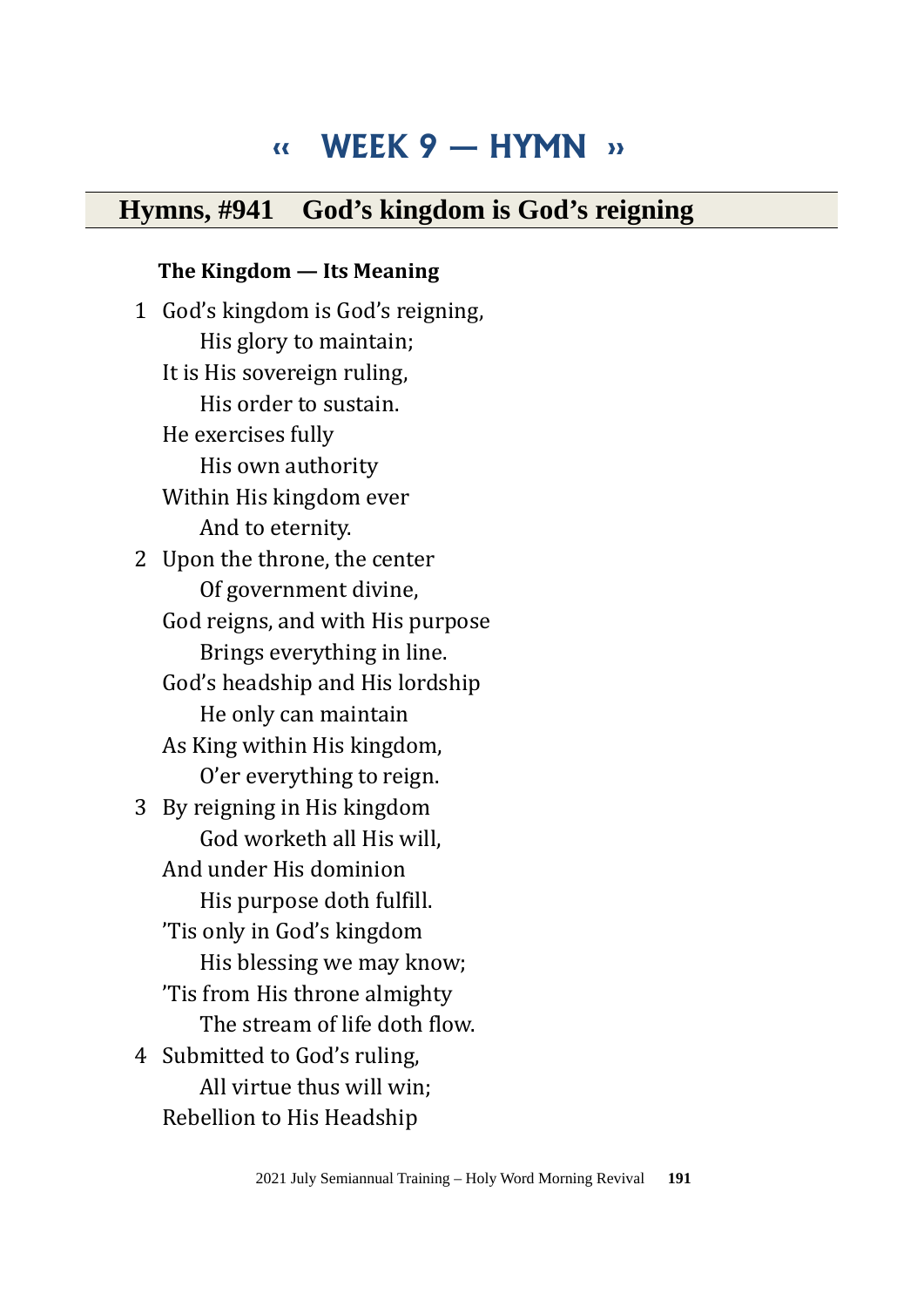Is but the root of sin. The evil aim of Satan- God's throne to overthrow; Our aim and goal is ever His rule to fully know. 5 Within God's sovereign kingdom His Christ is magnified; When Christ in life is reigning, The Father's glorified. When God is in dominion, All things are truly blessed; When Christ for God is reigning. God's glory is expressed. 6 In fulness of the seasons God's Christ will head up all. Then all will own His reigning And worship, great and small. Such reign in life and glory The Church e'en now foretastes And to His rule submitting Unto His kingdom hastes.